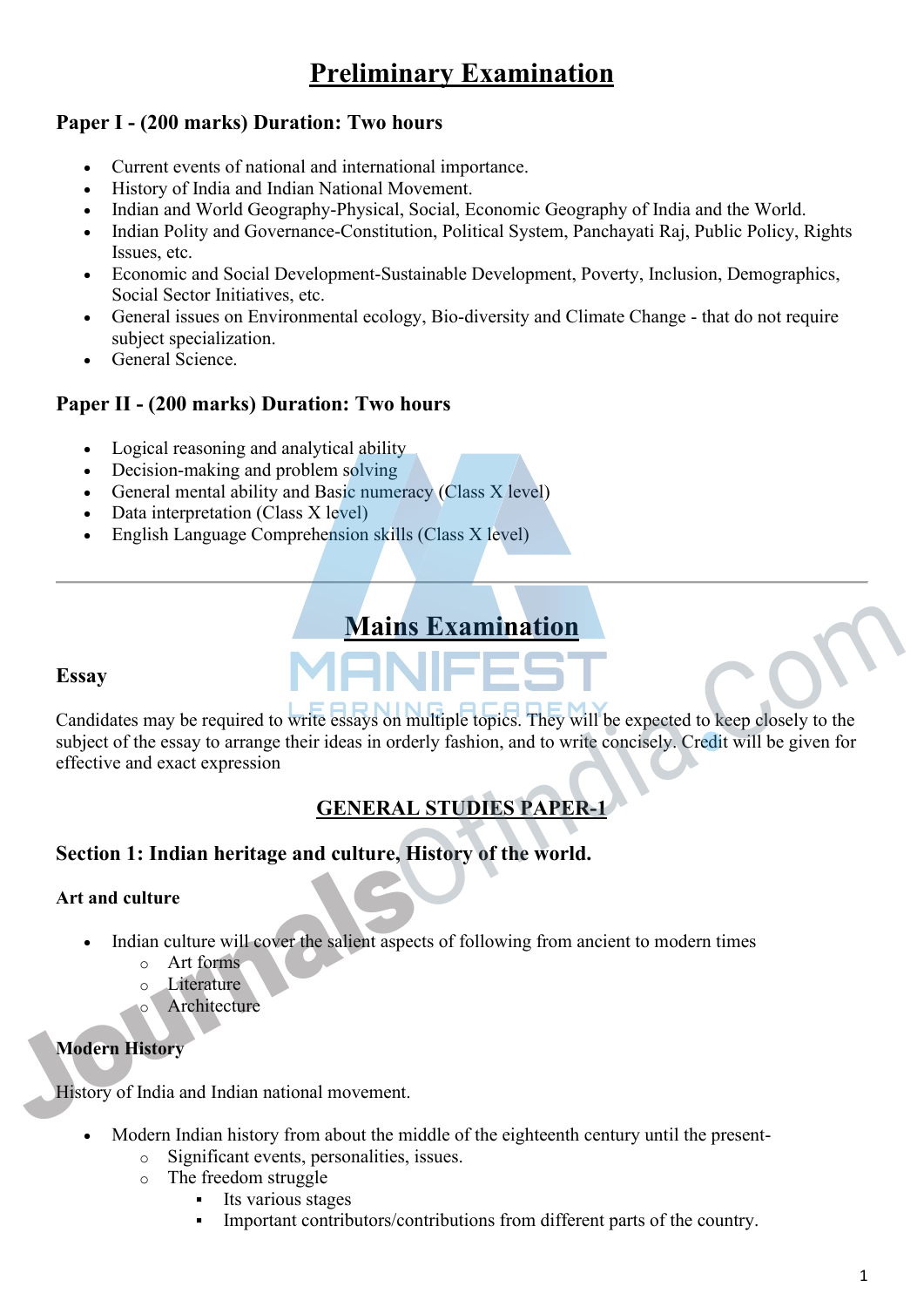- o Post-independence
	- Consolidation
	- Reorganization

#### **World History**

- Events from 18th century such as
	- o Industrial revolution
	- o World wars
	- o Redrawal of national boundaries.
	- o Colonization and decolonization.
	- o Political philosophies like communism, capitalism, socialism etc.
		- Their forms and effect on the society.

## **Section 2: Society**

- Salient features of Indian society
- Diversity of India.
- Role of women and women's organizations.
- Population and associated issues.
- Poverty and developmental issues.
- Urbanization, their problems and their remedies.
- **Effects of globalization on Indian society.**
- Social empowerment.
- Communalism, regionalism & secularism.

#### **Social justice**

- Government policies and interventions for development in various sectors and issues arising out of their design and implementation.
- Development processes and the development industry—the role of NGO's, SHG's, various groups and associations, donors, charities, institutional and other stakeholders. Social justice<br>
• Government policies and interventions for development in various sectors and issues arising out of<br>
their design and implementation.<br>
• Development industry—the role of NGO's, SHG's, various groups<br>
and a
	- Welfare schemes for vulnerable sections of the population by the centre and states
		- o Performance of these schemes
		- o Mechanisms, laws, institutions
		- o Bodies constituted for the protection and betterment of these vulnerable sections.
	- Issues relating to development and management of social sector/services relating
		- o Health
		- o Education
		- o Human resources
	- Issues relating to poverty and hunger.

# **Section 3: Geography of India and the world**

Indian and world geography-physical, social, economic geography of India and the world.

- Salient features of world's physical geography.
- Distribution of key natural resources across the world (including south Asia and the Indian subcontinent)
- Factors responsible for the location of primary, secondary, and tertiary sector industries in various parts of the world (including India).
- Important geophysical phenomena such as
	- o Earthquakes
	- o Tsunami
	- o Volcanic activity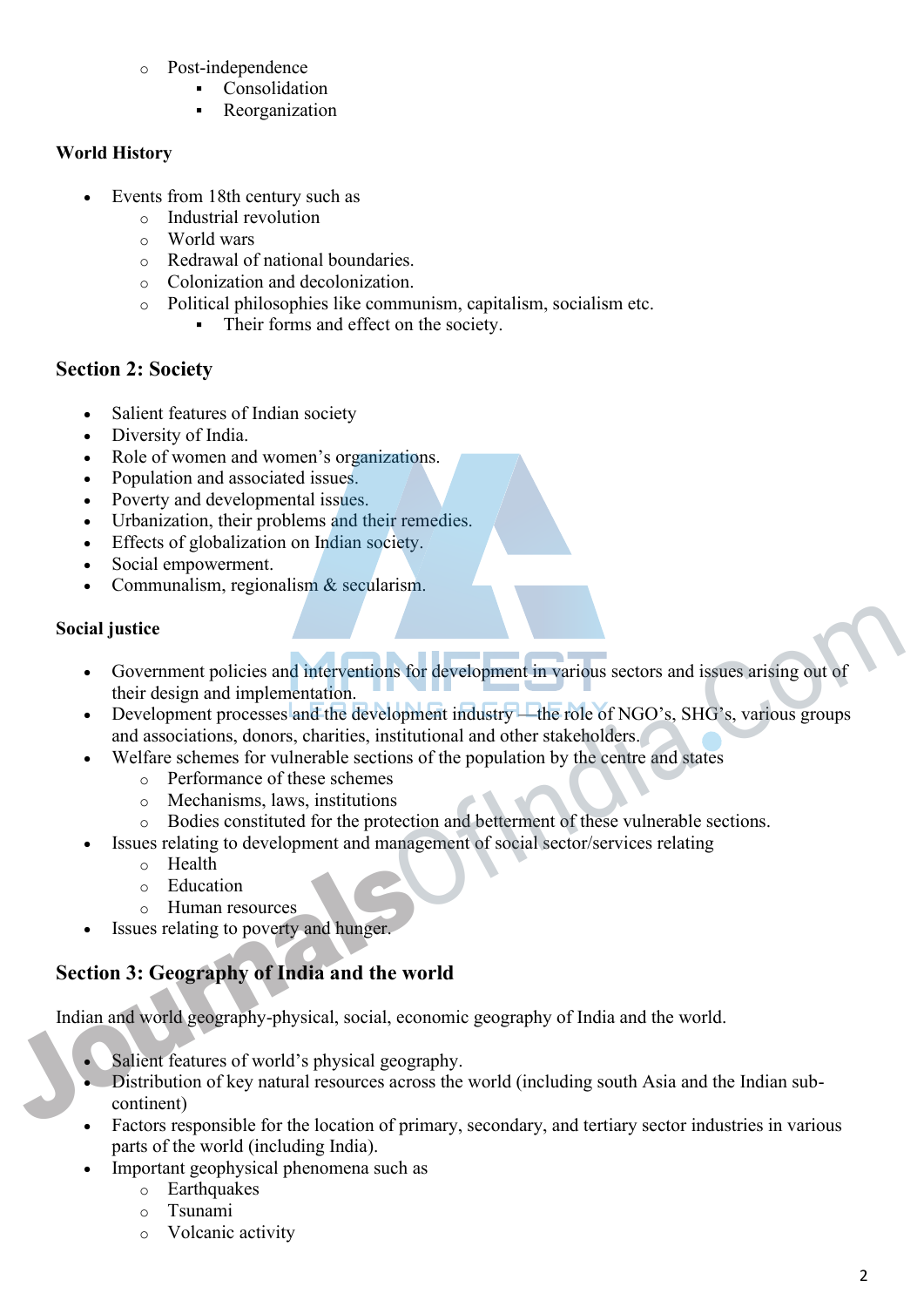- o Cyclone etc.,
- Geographical features and their location-changes in critical geographical features (including waterbodies and ice-caps) and in flora and fauna and the effects of such changes

## **GENERAL STUDIES PAPER-2**

#### **Section 1: Polity and governance**

Indian polity and governance-constitution, political system, panchayati raj, public policy, rights issues, etc.

- Indian constitution
	- o Historical underpinnings
	- o Evolution
	- o Features
	- o Amendments
	- o Significant provisions
	- o Basic structure
- Centre-state
	- o Functions and responsibilities of the union and the states
	- o Issues and challenges pertaining to the federal structure
	- o Devolution of powers and finances up to local levels and challenges therein.
- Separation of powers between various organs
- Dispute redressal mechanisms and institutions.
- Comparison of the Indian constitutional scheme with that of other countries.
- Parliament and state legislatures
	- o Structure
	- o Functioning
	- o Conduct of business
	- o Powers & privileges and issues.
- Executive and the judiciary
	- o Structure
	- o Organization
	- o Functioning
	- o Ministries and departments of the government
- o Pressure groups and formal/informal associations and their role in the polity. • Comparison of the Indian constitutional scheme with that of other countries.<br>
• Parliament and state legislatures<br>
• Structure<br>
• Conduct of business<br>
• Conduct of business<br>
• Conduct of business<br>
• Conduct of business<br>
	- Salient features of the representation of people's act.
	- Constitutional posts
		- o Appointment
		- o Powers
		- o Functions
		- Responsibilities of various constitutional bodies.
	- Statutory, regulatory and various quasi-judicial bodies.
	- Important aspects of governance
		- o Transparency and accountability
		- o E-governance applications
		- o Models
		- o Successes
		- o Limitations
		- o Potential
		- $\circ$  Citizens charters, transparency & accountability and institutional and other measures.
	- Role of civil services in a democracy.

# **Section 2: International relations**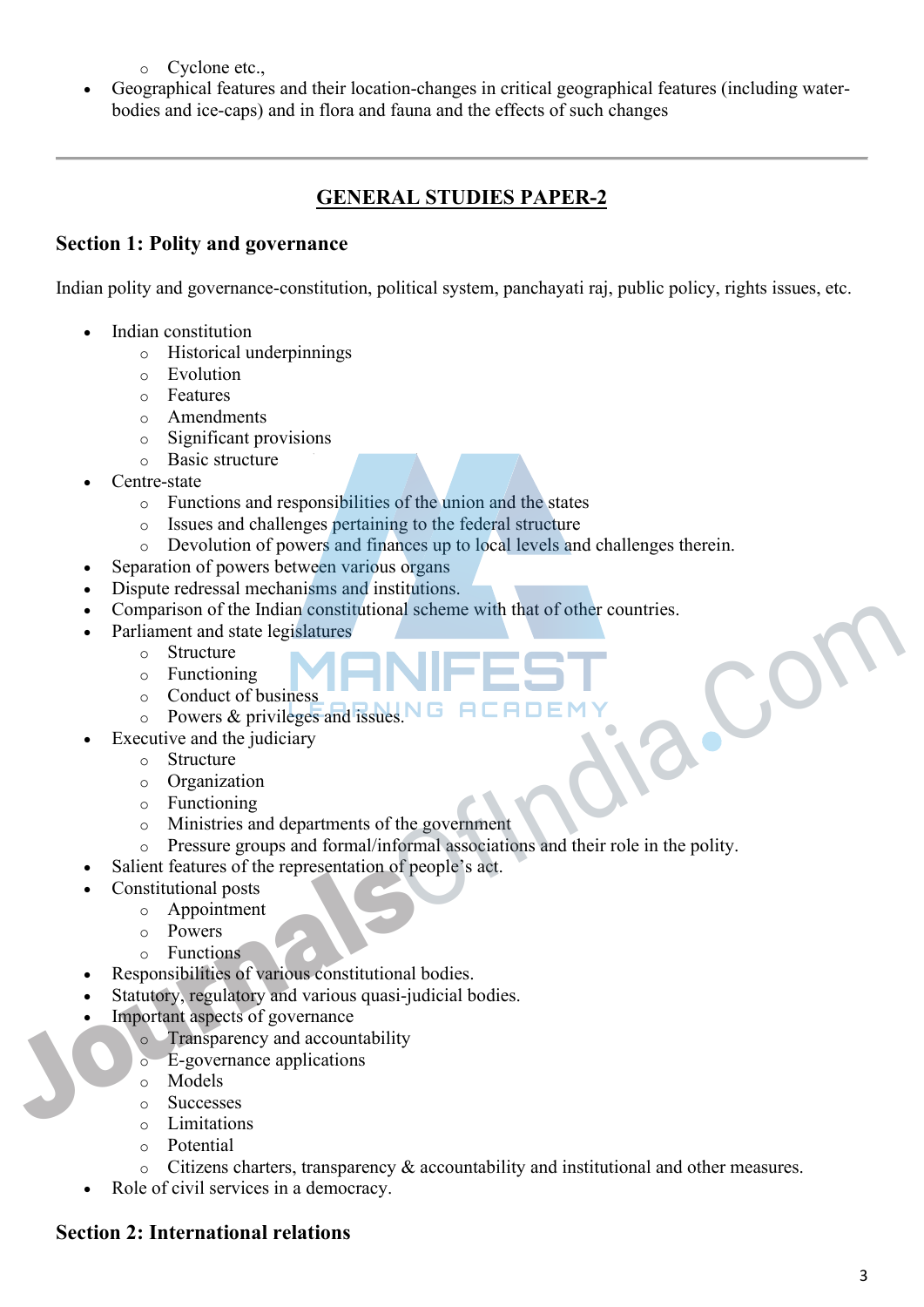- India and its neighbourhood- relations.
- Groupings and agreements involving India and/or affecting India's interests.
	- o Bilateral
	- o Regional
	- o Global
- Effect of policies and politics of developed and developing countries on
	- o India's interests
	- o Indian diaspora
- Important international institutions, agencies and forums.
	- o Structure
	- o Mandate

## **GENERAL STUDIES PAPER-3**

## **Section 1: Economic development**

Economic and social development-sustainable development, poverty, inclusion, demographics, social sector initiatives, etc.

- Indian economy and issues relating to
	- o Planning
	- o Mobilization of resources
	- o Growth and development
	- o Employment
- Inclusive growth and issues arising from it.
- Government budgeting.
- Effects of liberalization on the economy, changes in industrial policy and their effects on industrial growth. Comment Indigenment<br>
Containing growth and issues arising from it.<br>
Comment Indigening.<br>
EFRINING FIEFIDEMY<br>
Comment Indigensity<br>
For Excess of Hieraritzation on the economy, changes in industrial policy and their effects
	- Infrastructure
		- o Energy
		- o Ports
		- o Roads
		- o Airports
		- o Railways etc.
	- Investment models.

## **Section 2: Agriculture**

- Major crops-cropping patterns in various parts of the country
- Different types of irrigation and irrigation systems
- Storage, transport and marketing of agricultural produce and issues and related constraints;
- E-technology in the aid of farmers.
- Issues related to direct and indirect farm subsidies and minimum support prices
- Public distribution system
	- o Objectives, functioning, limitations, revamping
	- o Issues of buffer stocks and food security
- Technology missions
- Economics of animal-rearing.
- Food processing and related industries in India
	- o Scope and significance
		- o Location
		- o Upstream and downstream requirements
		- o Supply chain management.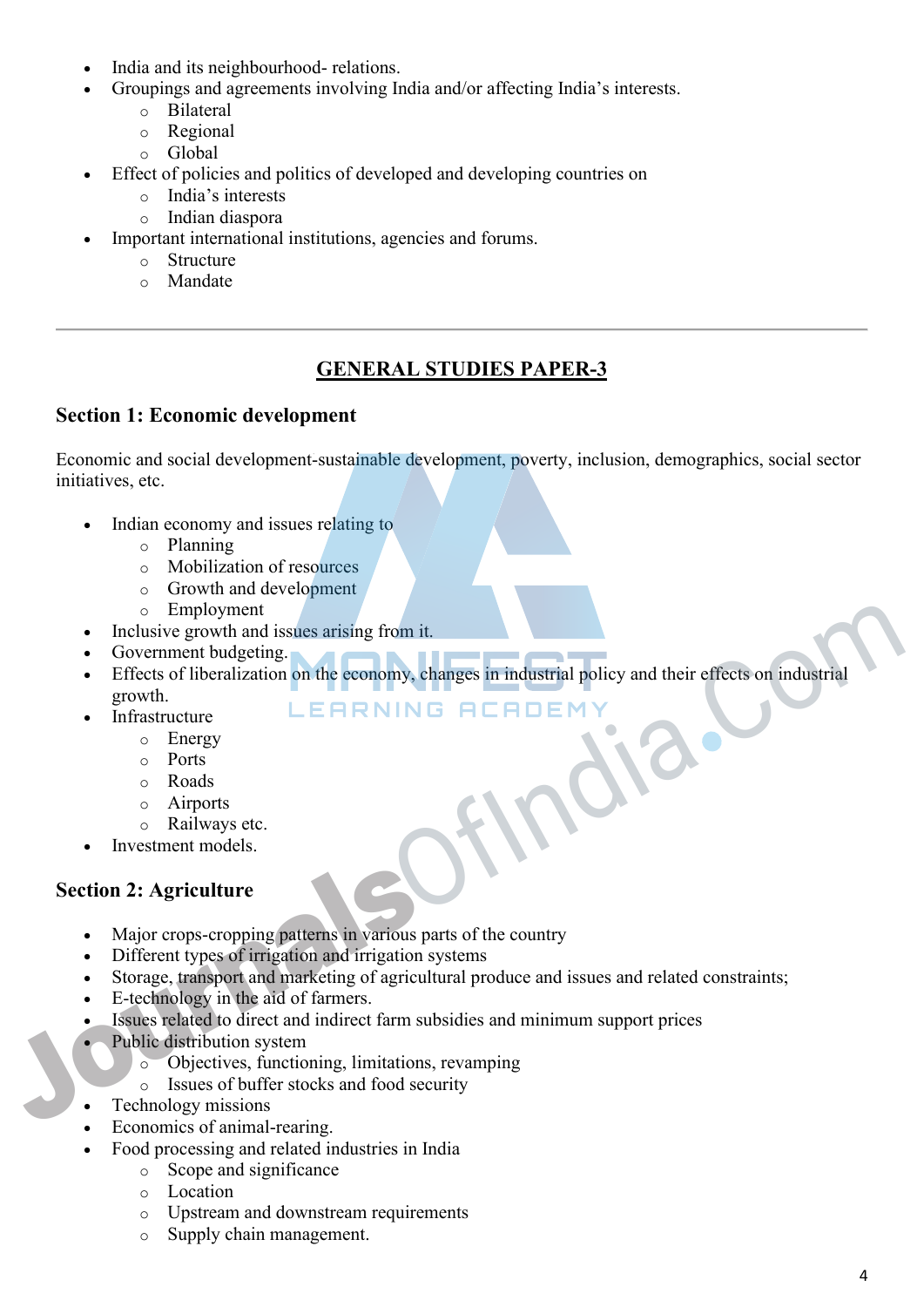Land reforms in India.

# **Section 3: Science and technology**

- Science and technology- developments and their applications and effects in everyday life.
- Achievements of Indians in science & technology.
- Indigenization of technology and developing new technology.
- Awareness in the fields of
	- o IT
	- o Space
	- o Computers
	- o Robotics
	- o Nano-technology
	- o Biotechnology and issues relating to intellectual property rights.

## **Section 4: Environment and Disaster management**

General issues on environmental ecology, bio-diversity and climate change - that do not require subject specialization.

- Conservation
- Environmental pollution and degradation
- Environmental impact assessment.

Disaster and disaster management

# **Section 5: Internal security**

- Linkages between development and spread of extremism.
- Role of external state and non-state actors in creating challenges to internal security.
- Challenges to internal security through communication networks
- Role of media and social networking sites in internal security challenges
- Basics of cyber security
- Money laundering and its prevention.
- Security challenges and their management in border areas
- Linkages of organized crime with terrorism.
- Various security forces and agencies and their mandate.

# **GENERAL STUDIES PAPER-4**

# **Section 1: Ethics, Integrity and Aptitude**

- Ethics and human interface: essence, determinants and consequences of ethics in-human actions; dimensions of ethics; ethics - in private and public relationships. Human values - lessons from the lives and teachings of great leaders, reformers and administrators; role of family society and educational institutions in inculcating values. Section 5: Internal security<br>
1. Linkages between development and spread of extremism.<br>
1. Role of external state and non-state actors in creating challenges to internal security.<br>
1. Challenges to internal security throug
	- Attitude: content, structure, function; its influence and relation with thought and behaviour; moral and political attitudes; social influence and persuasion.
	- Aptitude and foundational values for civil service, integrity, impartiality and non-partisanship, objectivity, dedication to public service, empathy, tolerance and compassion towards the weakersections.
	- Emotional intelligence-concepts, and their utilities and application in administration and governance.